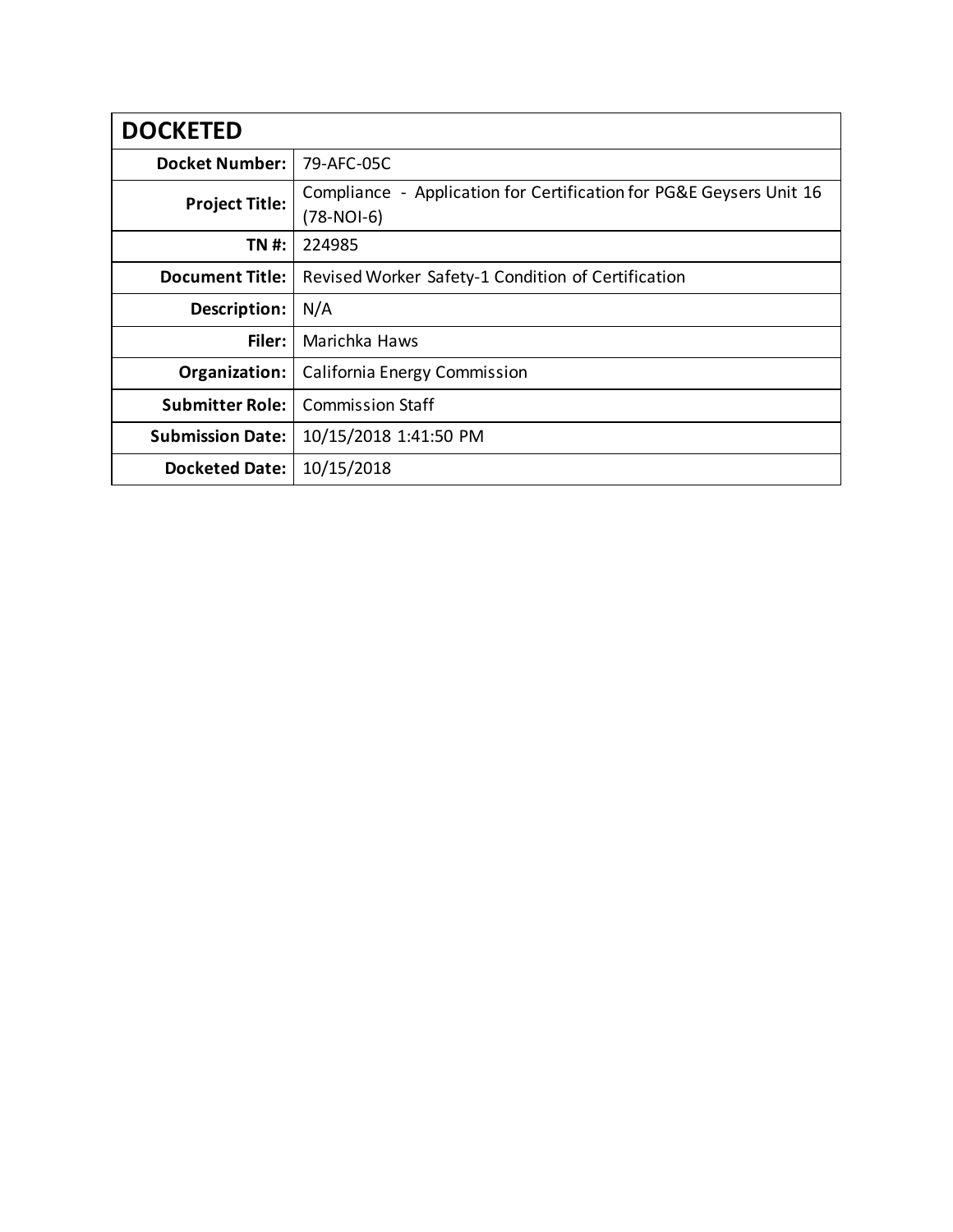## Memorandum

To: Commission Docket Data October 15, 2018

**California Natural Resources Agency** 

**Telephone: CALNET (916) 653-4677** (918) 854-4295

## Fram : Callfomla Energy Commlaalon **1516 Ninth Street Sacramento CA 95814-5512**

subject: GPC Quicksilver Unit 16 (79-AFC-05C), GPC Socrates Power Plant Geysers Unit 18 (79-AFC-03C), GPC Grant Power Plant Geysers Unit 20 (82-AFC-01) Revised Worker Safety-1 Condition of Certification

On August 23, 2018, staff filed its Staff Assessment of the Geysers Power Company, LLC's (Applicant) Petition to Amend requesting identical modifications at each of the facilities to replace temporary portable emergency diesel engines with stationary . permanent emergency diesel engines for the cooling tower wet down systems to aid in fire prevention at the Quicksilver, Socrates, and Grant geothermal power plants.

On September 17, 2018 the project owner filed comments on the Staff Assessment including comments and suggested edits to **Worker Safaty-1.** After considering those comments, staff **proposes** the attached revised **Worker Safety-1,** which will replace the version contained in the Staff Assessment filed on August 23, 2018. Staff's **proposed.** edits to the condition do not change any of the analysis found in the Staff Assessment.

**Thank vo** 

Enc W. **eerkamn Compliance Project Manager**